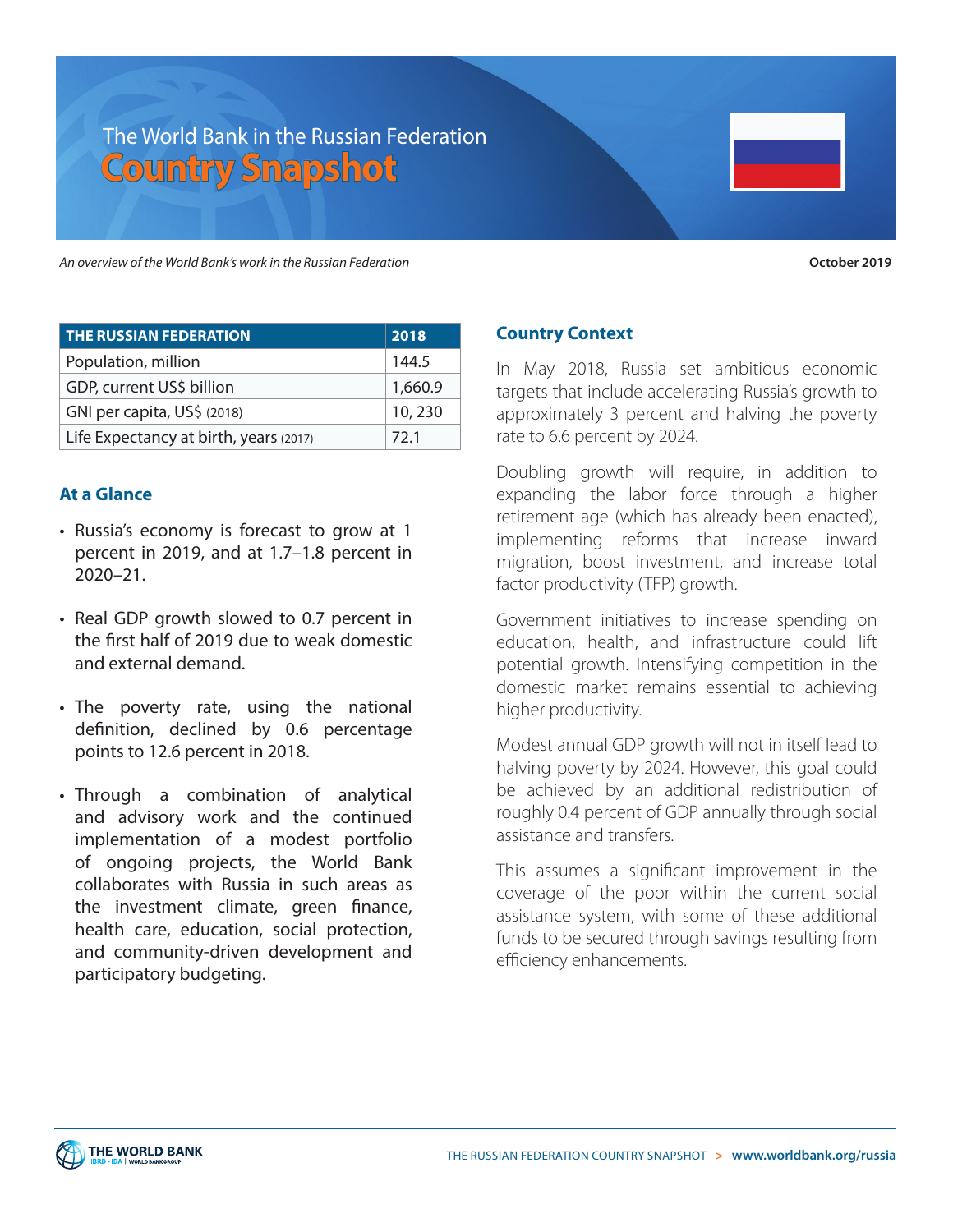# **The World Bank and The Russian Federation**

The World Bank conducts research and analysis and provides policy advice and capacity development on topics critical to Russia's economic and social development at the federal and regional levels.

World Bank support focuses on such areas as the investment climate, green finance, health care, education (including early childhood development and skills), social protection, and communitydriven development and participatory budgeting.

Ongoing projects support the improvement of basic service delivery at the local level, increased financial literacy, and the protection of the environment.

Russia is an important development partner for the World Bank Group. The Bank's partnership with the Russian Government helps bring the country's knowledge and financial resources to benefit other countries around the world.

Since 2007, Russia has pledged US\$896 million to the International Development Association (IDA).

Russia has also contributed US\$280 million across 22 World Bank–administered trust funds in support of education, small and medium enterprise (SME) development, public financial management, and other development areas in countries across Europe and Central Asia, Africa, and the Middle East.

Russia has pledged US\$438 million to eight Financial Intermediary Funds that tackle global development challenges, such as HIV/AIDS, tuberculosis and malaria, debt relief, environmental protection, women's entrepreneurship, and governance and public institutions in Middle East and North African countries under transition.

Most recently, Russia pledged US\$3 million to the Green Climate Fund.

#### WORLD BANK PORTFOLIO

No. of Projects: 6 IBRD Commitments: \$496 Million

## **Key Engagement**

The World Bank's Advisory Services and Analytics program is organized under two broad themes:

1) Growth and competitiveness, which focuses on macroeconomic and fiscal management, labor market informality, productivity, the investment climate, SME development, trade integration, and the digital economy; 2) Human capital, poverty, and shared prosperity, which focuses on education, including early childhood development and integrated health care, and social protection.

Many activities are delivered as Reimbursable Advisory Services (RASs). The RAS portfolio includes activities on the investment climate, statistics, health care, education and skills, social protection, and community-driven development and participatory budgeting.

The knowledge program is delivering results. The Local Initiatives Support Program (LISP) has helped boost citizen participation in municipal decision making. Citizens, working together with municipal authorities, identify and prioritize smallscale infrastructure projects that address specific community needs. This has led to the more effective use of local budgets and a more rapid implementation of projects.

The LISP started in the region of Stavropol krai 14 years ago. Today, LISP is a national program, covering about one-third of Russia's 80-plus regions. More than 12,000 participatory projects have been implemented, benefiting over 7.5 million people. On average, 20 percent of all projects has been co-financed from regional business and local community resources.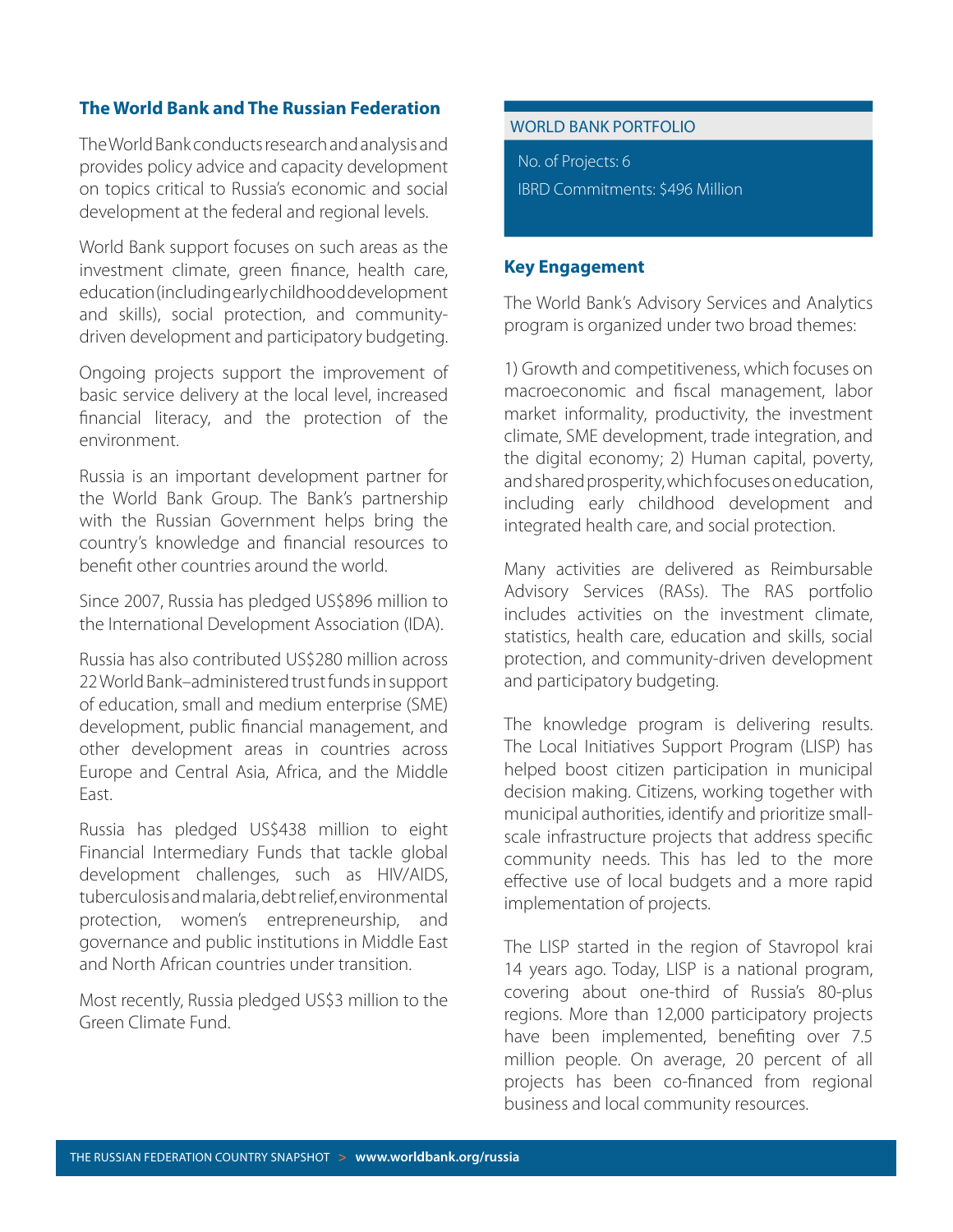#### **Recent Economic Developments**

Real GDP growth decelerated to 0.7 percent in the first half of 2019 from 2.3 percent in 2018, owing to lackluster domestic and external demand. Economic sanctions continued to weigh on economic performance.

Real disposable incomes fell by 1.3 percent in the first half of 2019, reflecting a hike in value added tax (VAT) rates in January 2019, and inflation accelerated. A decline in public investment, partly related to the slow process of setting up and launching a number of national projects, negatively affected total investment.

Mineral resource extraction, financial services, and the transportation sector led growth, while trade and real estate acted as significant drags.

A sound macroeconomic framework, with relatively high levels of international reserves (US\$519.8 billion), low external debt levels (about 30 percent of GDP), and comfortable import cover (18.4 months), positions Russia to absorb external shocks well.

In 2018, the general government posted a surplus of 2.9 percent of GDP compared to a deficit of 1.5 percent of GDP in 2017. To adjust the budget system to the new fiscal rule, the Government conducted fiscal consolidation, bringing the nonoil/gas federal budget deficit to 6 percent of GDP in 2018 from 10.3 percent in 2013.

The Central Bank of Russia (CBR) moved to inflation targeting in 2015, which was a welcome move. Monetary policy remains consistent with the inflation-targeting regime (the target is set at 4 percent).

Russia's banking sector has been relatively stable. The CBR has continued its cleanup of the sector by revoking the licenses of some smaller banks and focusing on the financial rehabilitation of large financial institutions. The state continues to dominate the banking sector, and increasing competition in the financial sector is one of the

priorities of the CBR's financial sector development strategy for 2019–21.

The poverty rate, using the national definition (the share of the population with a monthly income per capita of less than RUB 10,088 in 2017), fell in 2018 by 0.6 percentage points to 12.6 percent.

The unemployment rate fell to 4.7 percent in the first half of 2019 (from 4.9 percent in 2018), while real wages rose by 6.8 percent. Wage growth was highest in the public sector.

Pensions increased by 0.8 percent in real terms. Incomes at the bottom of the distribution grew slightly faster than at the top, supported by an increase in the minimum wage and new family benefits.

Priority policy objectives include limiting the role of the state in the economy, increasing investment, and promoting fair competition, as well as measures to improve investments in human capital.

#### **Economic Outlook**

GDP growth, which is expected to accelerate in the second half of 2019 on the back of monetary easing and faster public spending on national projects, will reach 1 percent in 2019. Russia's medium-term prospects remain modest at 1.7 and 1.8 percent in 2020 and 2021.

Domestic demand, supported by several ongoing national projects, can be expected to drive growth in 2020–21. Relatively comfortable oil prices will keep the general government budget in surplus in 2019–21. Inflation is forecast to return to the CBR's target of 4 percent in 2020–21 as the oneoff effect of the VAT rate increase dissipates.

Weaker global demand and rising import spending underpin the forecast of a narrower external surplus in 2020–21. The poverty rate is expected to continue to decline through 2021.